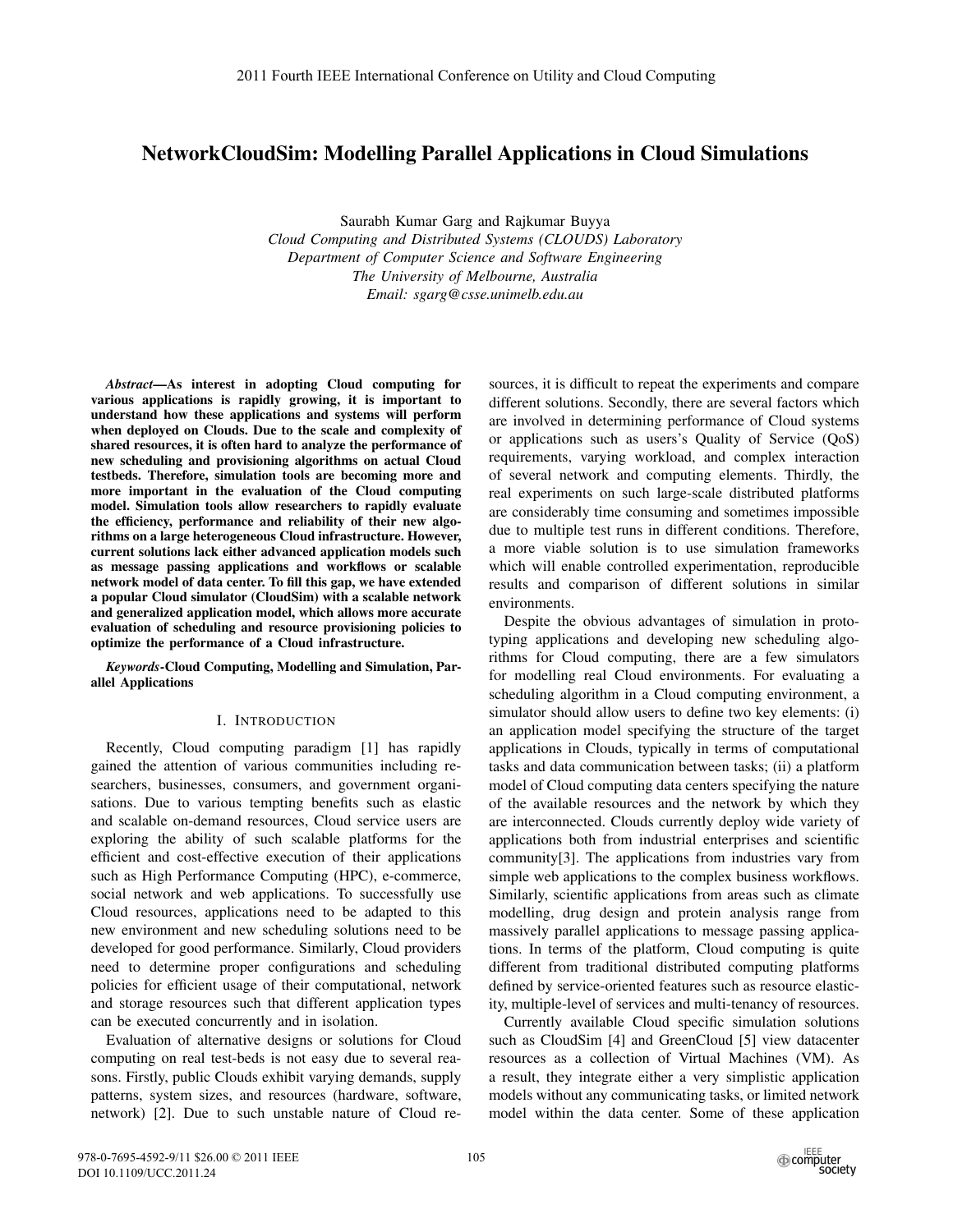and platform models, while perhaps appropriate for some type of applications such as single server web applications or parameter sweep applications, become inadequate when used to model a real Cloud computing environment running different types of applications from different customers [3]. For example, precise evaluation of scheduling algorithms for scientific applications, such as message passing parallel applications or multi-tier web applications, requires modelling of the datacenter's interconnection network. Since, current Cloud simulators have no support for both of these features simultaneously, these limitations may either result in nonrealistic data center solutions or in inaccurate solutions for applications with communicating tasks.

To overcome these limitations of current Cloud simulators, we develop a simulation framework *NetworkCloudSim* which supports modelling of real Cloud data centers and generalized applications such as HPC, e-commerce and workflows. The main challenge addressed is the development of application and network models that are sophisticated enough to capture the relevant characteristics of real Cloud data centers, but simple enough to be amenable for analysis. In particular, we discuss issues and solutions in regard to modelling a data center's internal network and applications. Our simulation framework is developed as an extension of *CloudSim*. More precisely, our contributions are the following:

- We have designed a new Cloud simulation framework, *NetworkCloudSim*, which is equipped with more realistic application models than any other available Cloud simulator. The components of simulation framework are implemented as part of a widely used Cloud simulator, CloudSim to support applications with communicating elements or tasks such as MPI, and workflows.
- We have designed a network flow model for Cloud data centers utilizing bandwidth sharing and latencies to enable scalable and fast simulations. Most of the parameters of our simulator are configurable, allowing researchers to simulate a wide variety of network topologies
- We have presented an experimental evaluation to show the importance of network modelling in developing accurate scheduling and resource management mechanisms for different Cloud applications.

### II. RELATED WORK

In this section, simulation frameworks closely related to our work are discussed. In the area of distributed computing, from past many years Grid computing vastly interested scientific community due to its advantages in delivering highperformance services for compute- and data-intensive scientific applications. To support the research and development of Grid middleware, several simulators such as SimGrid [6] and GridSim [7] have been proposed. Although these environments are capable of effectively and comprehensively modelling Grid environment and applications, none of them provide a clear abstraction of application, virtual and physical machines required by Cloud computing environment. These abstractions are essential to model multi-layer services (SaaS, PaaS and IaaS) of Cloud computing. In these tools, there is almost no support for modelling virtualized resources and application management environment.

In spite of the recent development and establishment of many global Cloud computing environments by organizations such as Amazon, Yahoo and HP, still there are very few simulation environments available for Cloud computing. Major simulators designed specifically for Cloud computing are CloudSim [4], GreenCloud [5] and MDCSim [8]. Green-Cloud [5] simulator is an extension of the NS2 network simulator for evaluation of energy-aware Cloud computing data centers. The main strength of the GreenCloud simulator is the detailed modelling of communication aspects of the data center network. Being build on top of NS2, it implements a full TCP/IP protocol reference model which allow integration of different communication protocols such as IP, TCP and UDP with the simulation. However, this is also a disadvantage since it limits its scalability to only small data centers due to large simulation time and high memory requirements. MDCSim [8] is a commercial discrete event simulator developed at the Pennsylvania State University. It helps user to model specific hardware characteristics of different components of a data center such as servers, communication links, and switches which are collected from different vendors. CloudSim [4] is the most advanced among the three simulation environments. CloudSim [4] scales well and has a low simulation overhead. Its network package maintains a data center topology in the form of a directed graph. However, no network topology is designed for modelling an internal data center network.

All these three simulators implement user application models as simple objects describing computational requirements for the application. However, there is no support for more realistic and complex applications with communicating tasks such as parallel & data-driven applications and workflows. Currently supported workloads are more relevant to grid networks rather than Clouds. GreenCloud [5] and CloudSim [4] specify communication requirements of the applications in terms of the amount of data to be transferred before and after a task completion. MDCSim only supports application with computation tasks.

The precision of a simulator and the validity of the results are highly dependent on the degree of details that its simulated components capture for imitating the behavior of their physical analogs. Therefore, it is essential to incorporate key elements such as a generic application model and data center network model in the Cloud simulation tools. This work aims at developing such a tool to simulate the scheduling of complex applications such as MPI on Cloud data centers. We built our simulator on top of CloudSim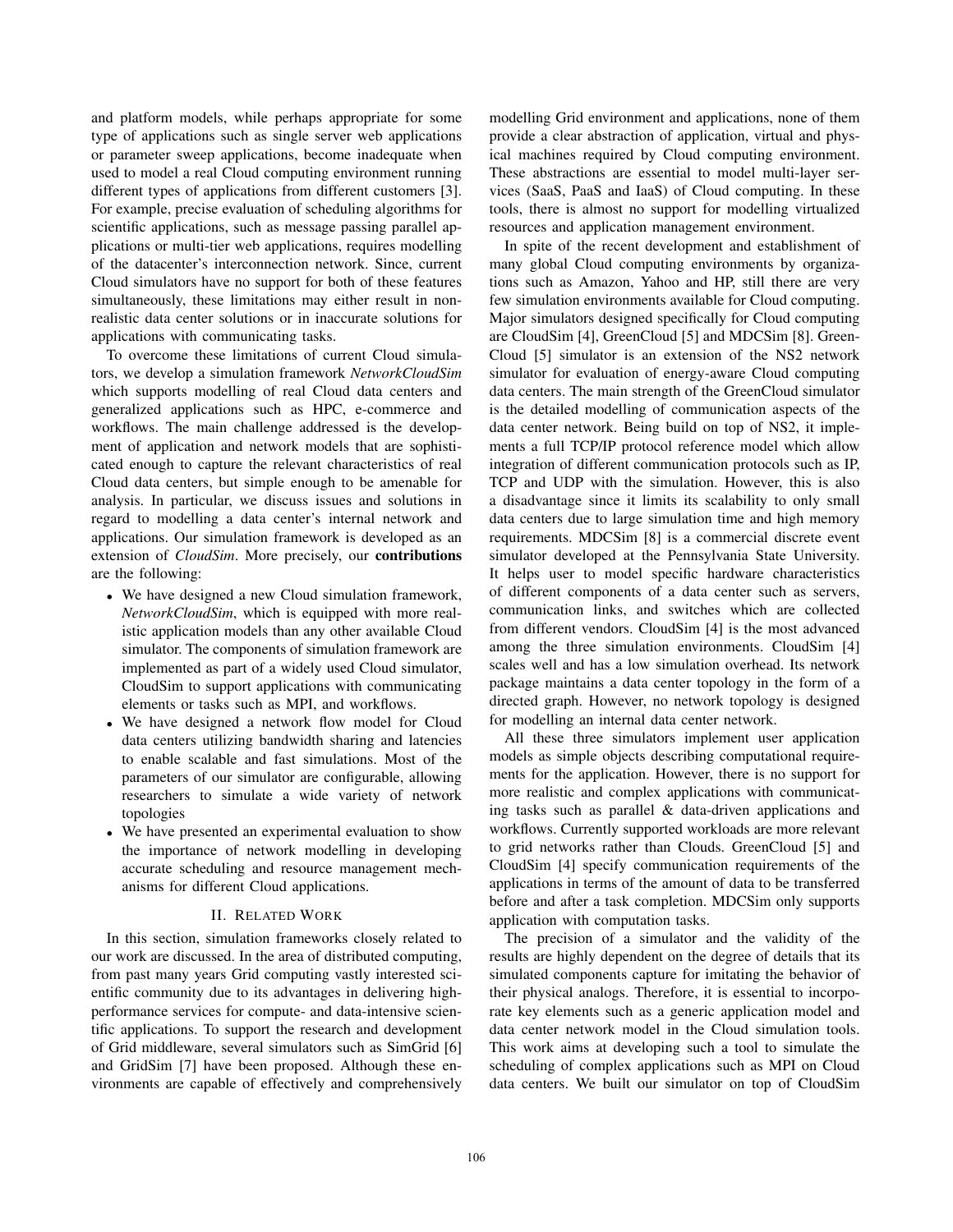toolkit, leveraging the features of the original framework and integrating various application models and flow-level networking models. However, the principles outlined in this work could be applied to other simulation platforms as well.

## III. SIMULATING APPLICATIONS WITH COMMUNICATING TASKS

#### *A. CloudSim Architecture*

The CloudSim simulator is currently the most sophisticated discrete event simulator for Clouds. It has many features which made us choose it for building our simulation environment on top of it. Figure 1 shows components of the CloudSim Architecture with the key elements of NetworkCloudSim (shown by dark boxes). In this section, we outline the functionality of different layers of CloudSim. The detailed design and functionality of NetworkCloudSim's elements will be discussed in the later sections.



Figure 1: The CloudSim Architecture with NetworkCloudSim elements

The bottommost layer of the CloudSim architecture handles the interaction between CloudSim entities and components. All components in CloudSim communicate through message passing operations. The second layer consists of several sub-layers that model the core elements of Cloud computing. The bottommost sublayers model datacenter, Cloud coordinator and network topology between different datacenters. These components help in designing IaaS infrastructure. The VM and Cloud Services provide the functionality to design resource (Virtual Machine (VM)) management and application scheduling algorithms. The layers above help users to define their own simulation scenarios and configurations for validating their algorithms. In this paper, we incorporate a generalized application model and components to design arbitrary network topologies within datacenters. We will discuss the issues and solutions to support such features in the next section.

#### *B. Design issues and solutions*

Despite of several useful features of CloudSim, it cannot be used to model very complex data centers with different application models and networked resources. To make this environment more realistic, the following features and issues related to them are resolved.

*1) Application Model:* As discussed previously, simulation of parallel and distributed applications is not fully considered in most of current Cloud computing simulators. Although it is possible to define jobs that require more than one processor, their simulation time is just obtained by scaling them to one processor. This approach is not appropriate in more sophisticated application models such as MPI and workflow. The application models in Cloud computing can vary from multi-tier web applications such as e-commerce to scientific applications [3]. Typically such applications consist of several tasks, which communicate with each other. A task consists of some computation and communication phases. This is true for both scientific applications and web applications. A web application consists of several tiers, each tier running on a different server and communication is between these different tiers.

In order to simulate the behaviour of such complex parallel and distributed applications, new structures and functionality are added to CloudSim in this work. For helping users to model such communicating tasks, we designed the *NetworkCloudlet* class that represents a task executing in several phases/stages of communication and computation. Figure  $2<sup>1</sup>$  shows how we can model these applications in NetworkCloudSim. To model the application itself, a basic and general structure (i.e. a Java class), called *AppCloudlet* is defined. Each *AppCloudlet* object consists of several communicating elements (*NetworkCloudlet*). Each element runs in a single virtual machine and consists of communicating and computing stages. Each computation stage can be defined either by the number of MIPS or seconds involved in it. The communications are characterized by the amount of transferred data.

Although, the above features enable users to model complex applications in their simulation environment, still the precise execution of such applications depend highly on the underlying network model. In the next section, we will discuss issues in designing a network model for a data center and how it is addressed in NetworkCloudSim.

*2) Network modelling:* Modelling comprehensive realistic network topologies within data center is an important consideration because the data latency due to oversubscription of resources such as network can affect Quality of Service offered to the Cloud customer. In addition, to accurately evaluate applications with communicating task and virtual machine migration, it is also necessary to take into account the network topology and bandwidth. In fact, in

<sup>&</sup>lt;sup>1</sup>S-Sending the data stage and R-Receiving the data stage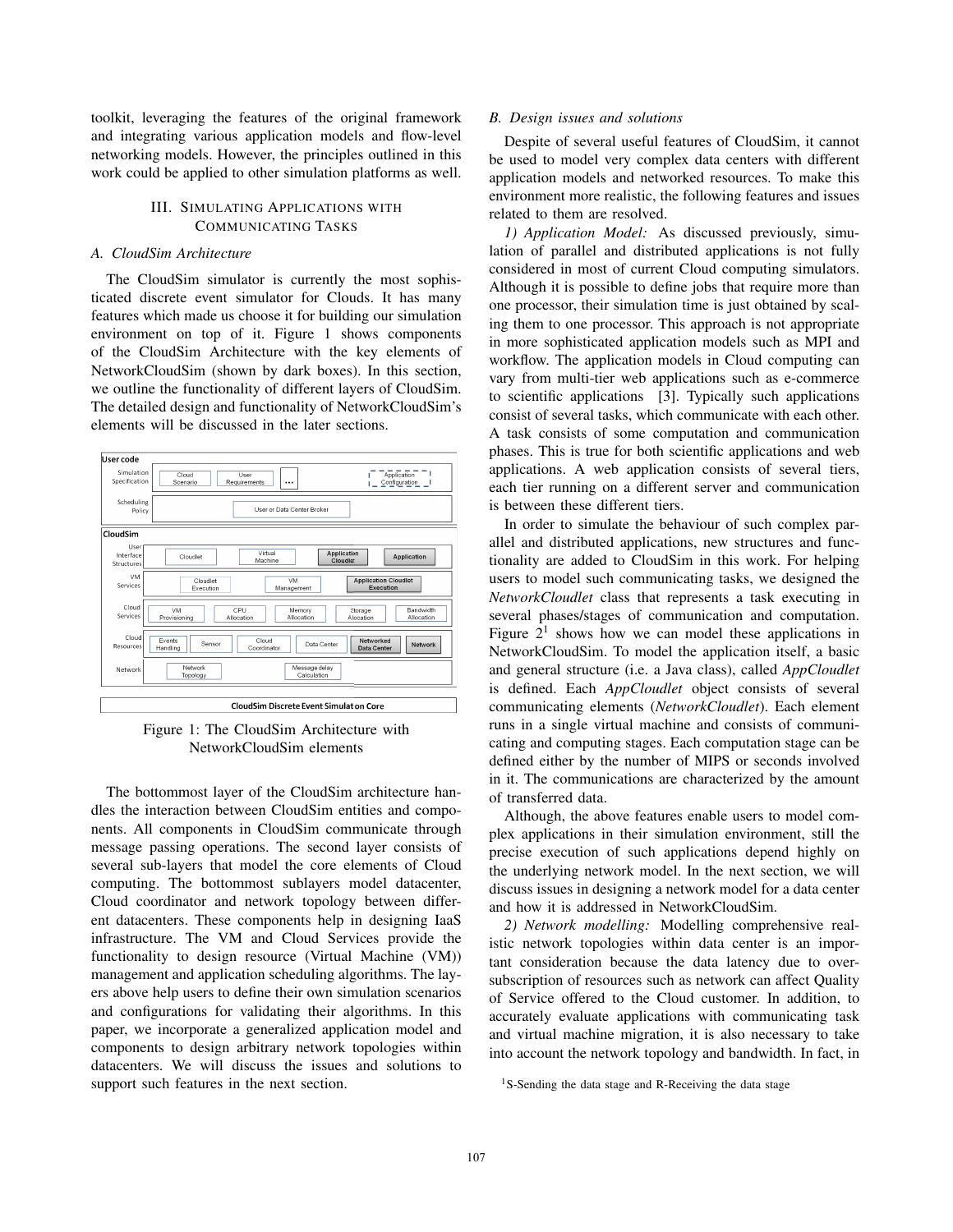

Figure 2: Modelling of Applications in NetCloudSim

many applications this is the main factor to characterize the performance. Even though there is a network model within CloudSim which helps in designing different topologies, it is limited to communication between different data centers and does not model bandwidth sharing on the network links. This network cannot be extended to model network within a data center. Several Cloud features such as virtual machine migration create significant network overhead [9], however currently in CloudSim only the CPU overhead is modelled. There are two issues in designing network:

- Which model should be chosen?: There are two ways to design a network within CloudSim: packet network or flow network model [10]. Both of these models are widely used in simulation environments for distributed systems and has their advantages and disadvantages. Among these two models, the flow network model results in a very low computational overhead in comparison to its counterpart. The flow network model also gives a good approximation to real network models such as TCP/IP [10] [11]. Since, the time is one of the key factor in simulation environments, the flow network model is designed within NetworkCloudSim.
- What should be the topology of virtual machine interconnections?: It is assumed subtly in the current CloudSim implementation that each VM is connected with all other virtual machines. The drawback of fully connected model is that it fails to model realistic data center environment. The communication links are generally shared and interconnected through fat-tree type of network architecture [12]. To tackle this issue, we have added three level of switches: root, aggregate and edge level. Users can design customized type of switches and their ports according to the data center environment they want to simulate.

*Network flow Model Design:* We consider a network flow model that captures the steady-state behaviour of network transfers. In the system, the point to point communication of data from one entity  $(u)$  to another  $(v)$  is called a flow  $(f = size_f, u, v)$ , where  $size_f$  is number of bytes in the flow. If *bw* is the bandwidth available between two entities, and *lat* is the network latency, then duration of a single network flow can be computed as: $delay = lat + size_f/bw$ . This approach significantly improves the speed of simulations in case of large network transfers. In NetworkCloudSim, we model only delays between two directly connected entities. This feature allows more accurate calculations than when flow duration is calculated over multiple links.

Since CloudSim is an event-based simulator, where different system models/entities communicate via sending events, the event management engine of CloudSim is utilized to induce delays in transmitting message to entities. In case of multiple simultaneous flows, we need to calculate the appropriate bandwidth available to each flow between the entities. Currently, as a proof of concept for NetworkCloudSim's network implementation, the bandwidth is equally shared by the active flows, i.e each flow gets *bw/n* bandwidth if there are *n* flows. Some internal network models have been characterized by attributes such as the bandwidth, the latency, and the network topology. In NetworkCloudSim, users can easily add their own more complex metrics for sharing bandwidth between multiple active flows.

### IV. IMPLEMENTATION

NetworkCloudSim extends CloudSim's [4] functionality with the introduction of concepts that model generalized application behavior and internal network of a data center. There are three main actors (or Entities) in the Network-CloudSim: Switch, NetworkDatacenter, and NetworkDatacenterBroker. The design of NetworkCloudSim as shown in Figure 3 has the following main components.

1) Classes to model a network topology: To model a network within the datacenter, the following classes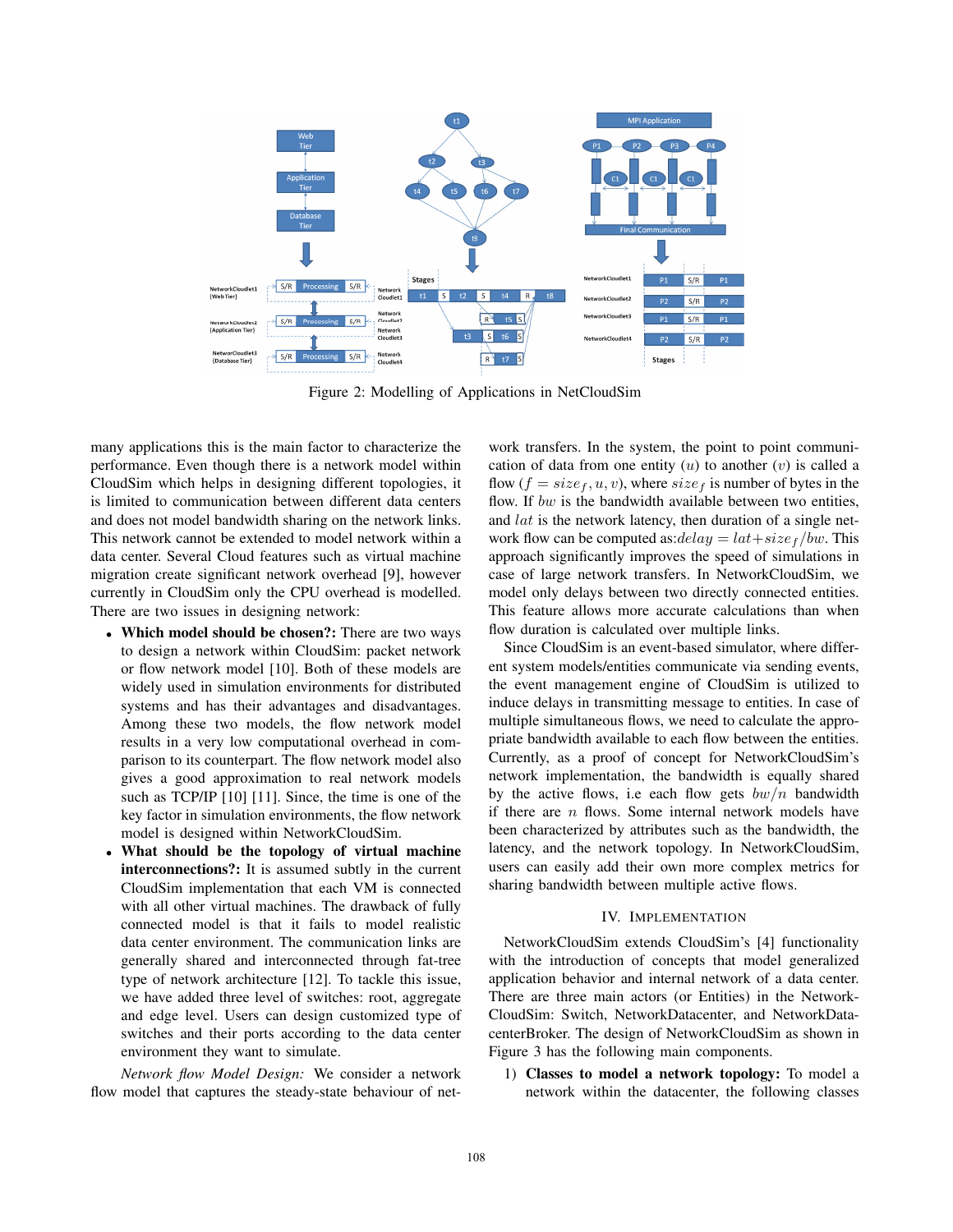

Figure 3: Class Diagram of NetworkCloudSim

have been added to the NetworkCloudSim.

- Switch represents a network entity which can be configured as a router or switch. It can model delays in forwarding any data to either host or another switch based on where the data belongs. Currently, to allow modelling various topologies, three types of switch are modelled: root, aggregate and edge switch. The edge switch is directly connected to hosts and has uplinks connected to another switch. Aggregate switch has uplinks and downlinks to switches. The root switch is modelled as a network entity that is directly connected to the Internet/outside data center and has downlink to other switches.
- NetworkPacket and HostPacket: These classes represent a data flow from one VM to another in a data center. Since on each host the VMs are connected through a virtual network created by the hypervisor, the delay in transferring data from one VM to another hosted on the same server is negligible in comparison to when transferred through the data center's real network. To model the difference between these two networks, we designed two types of packets: HostPacket and NetworkPacket. HostPacket is the packet that travels through the virtual network. Whereas NetworkPacket is the packet which travel from one server to another. Each packet contains ids of the sender VM and receiver VM, time at which it is send and received, type and virtual ids of tasks, which are communicating.

To make CloudSim aware of the network, all the key classes are also extended. For example, NetworkHost extends native Host class and NetworkVM extends VM.

- 2) Classes for Application Modelling: To model generalized applications and simulate communication between different tasks the following Classes have been designed.
	- NetworkCloudlet: The Cloudlet class has been extended to represent a generalized task with various stages (TaskStage). Each stage can be computation, sending some data or receiving some data. This class also contains information of the application to which this cloudlet belongs. Each NetworkCloudlet represents the smallest entity executing on a VM.
	- AppCloudlet: It represents an application with multiple tasks (NetworkCloudlet(s)).

All scheduling classes are extended to make them aware of tasks with communication, and thus being able to simulate their execution.

The next section explains the scheduling mechanisms for simulating the execution of applications with communicating tasks.

# V. SCHEDULER AND EXECUTION OF **NETWORKCLOUDLET**

As discussed previously, VM scheduler needs to take into account the communication and computation stages of applications. Therefore, a new scheduler is implemented for each VM within NetworkCloudSim. NetworkCloudSim has two levels of scheduling, one at Host level (i.e. scheduling of tasks on VMs) and another at the VM level where real applications are executed. For scheduling any application, networkcloudlets are scheduled on different VMs by the NetworkDatacenterBroker. At the VM level, networkcloudlet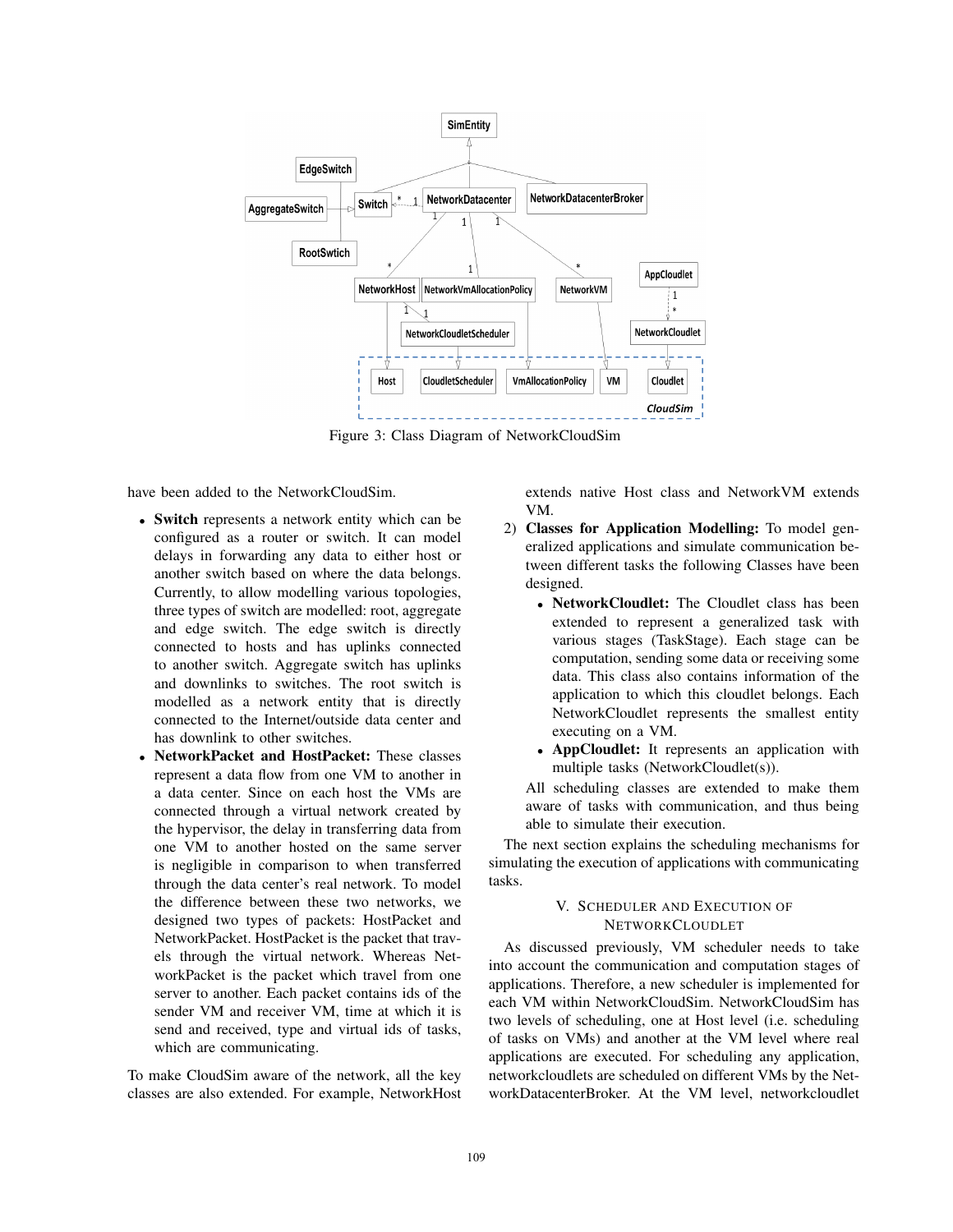

Figure 4: Sequence Diagram: Communication between NetworkCloudSim Entities

can run either in time shared or space shared mode. We have currently implemented a space shared scheduling policy which is more widely used. Algorithm 1 describes the execution process of a NetworkCloudlet on a VM. For each networkcloudlet, the scheduler checks the current stage of execution. There are four execution phases in which a networkcloudlet can be: *Send*, *Recv*, *Execution* and *F inished*. If stage is *Execution*, the networkcloudlet's execution time is updated until the next scheduling event. If the stage is *Send*, the packet is constructed by the VM scheduler and submitted to the send-packet-queue of the VMs. After updating the execution stage of each networkcloudlet, VM scheduler will forward theses packets either to VMs on the same Host and to the switches (to forward to Host containing the VM). If the stage is *Recv*, the scheduler checks whether there is any packet in *packet recv queue*. If a packet is received, the current stage of networkcloudlet is updated. If the stage is *F inished*, the total execution time of networkcloudlet is calculated and it is removed from the execution queue. The messages are sent to Network-DatacenterBroker to notify about the networkcloudlet (task) completion. In the current implementation of VM scheduler, the non-blocked send approach is adopted such that a sender will not be blocked even though the corresponding receiver VM is not ready for receiving the packet. On the receiver VM's side, if the packet is available, there is no communication delay for the receiver VM; if the packet is not available, the receiver has options either to process other tasks or to be blocked until the message arrives. This communication model allows the simulation of the nonblocking message passing paradigm (such as *MPI Isend*() and *MPI Irecv*()), which is a common practice in parallel applications.

For scheduling multi-tier applications, the currently implemented algorithm requires little modification since the nature of these applications is quite different from scientific applications. Multi-tier applications are more event based. Therefore, when a packet is received (Line 21), based on the packet 'type', the processing and data sent will vary. Therefore, in Figure 2 NetworkCloudlets has a circular array with three stages. NetworkCloudSim allows its users to configure and implement this event based logic according to their requirements.

### VI. DATACENTER NETWORK

In this section, we describe a typical example of communication between different entities within NetworkCloudSim. It is presented using a sequence diagram in Figure 4. Using this example, one can model even more complex networks. Each VM sends packets from its *send packet queue* to its host for further processing. The NetworkHost server decides whether the packet is to be forwarded to a local VM or not. If the packet is to be forwarded to a local VM, it is inserted in the received packet list. Otherwise, the host creates a network packet and forwards it to the switch (generally called Edge Switch) NetworkHost is connected. The edge switch (Switch1) further decides whether the packet belong to a VM in its domain or to another switch. NetworkCloudSim provides a facility to users to design their own routing algorithms, and configure network and switching latencies. They can add routing/switiching delays by sending an event to 'switch' itself. Based on the decision, the packet is either forwarded to other switches or to a connected host with a delay which is calculated based on available bandwidth and packet (data) size. The host further forwards these packets to the VM. The packet from a host to its local VM is forwarded without any communication delay.

#### VII. PERFORMANCE EVALUATION

To validate and understand the behavior of Network-CloudSim, we conduct two sets of experiments. Firstly, we compare the simulated execution time from the Network-CloudSim with the execution of a controlled MPI program on a real infrastructure. In the second set of experiments, we present a use case study to understand the behavior of network components and the packet scheduling algorithms.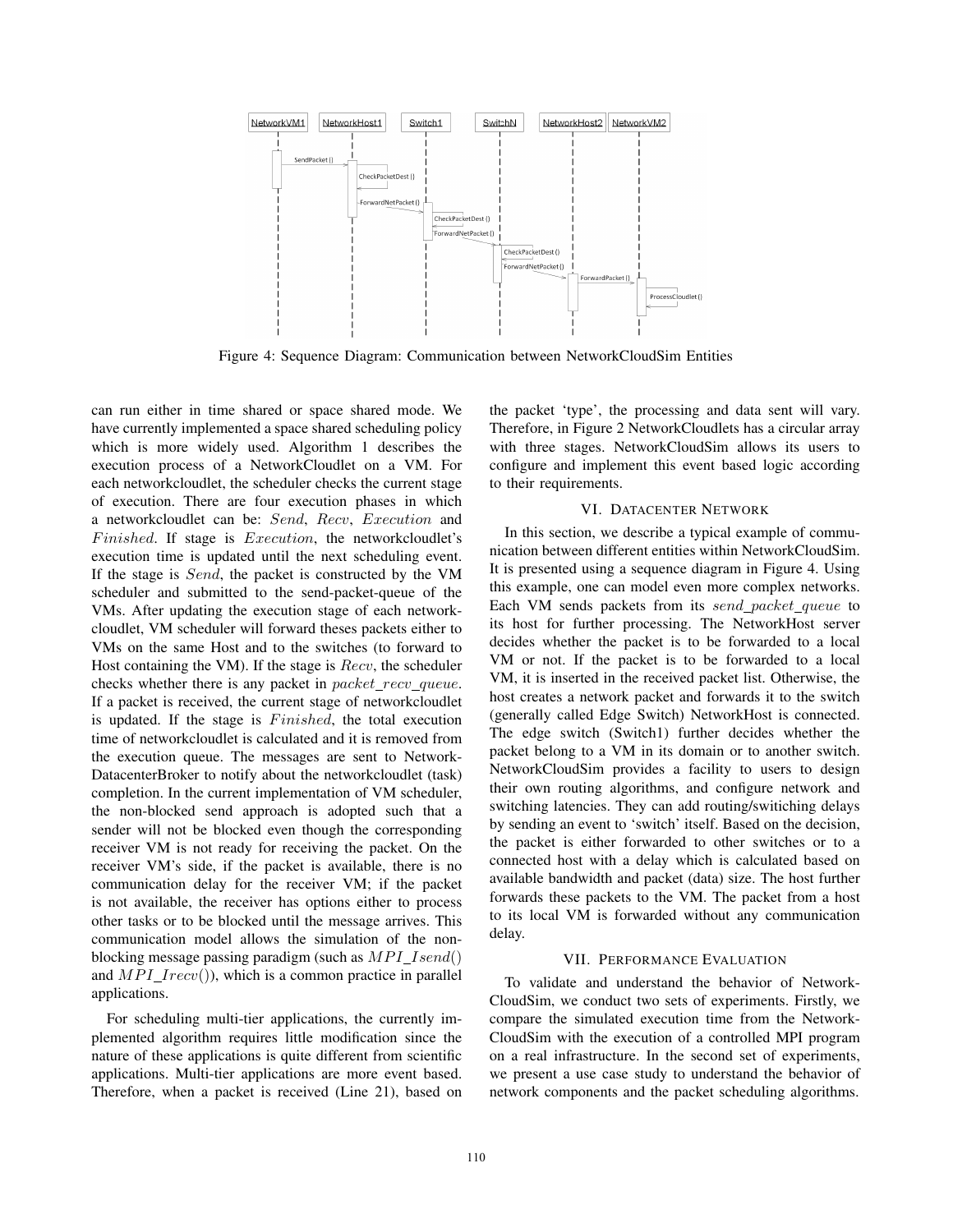#### Algorithm 1 Cloudlet Scheduling and Execution on VM

Notations: current\_execution\_queue: queue containing currently executing networkcloudlet on a VM; currstage: current stage in which a networkcloudlet is;  $totalNumStages$ : total number of stages networkcloudlet execution has; waiting queue: queue having networkcloudlet scheduled on VM but has not started execution; NetworkDatacenterBroker: the entity which has submitted the networkcloudlet for execution on VM; packet\_recv\_queue and packet\_send\_queue: queues having packets which are received and to be send by the VM

1: for Each NetworkCloudlet cl in current\_execution\_queue  $\frac{d\theta}{d\theta}$  $t \rightarrow t$ 

| 2:  | if $cl.currstage = 'Execution'$ then                    |
|-----|---------------------------------------------------------|
| 3:  | Execute the networkcloudlet                             |
| 4:  | send an event to notify completion of computation stage |
| 5:  | $cl. currunum stage + +$                                |
| 6:  | update the current stage                                |
| 7:  | end if                                                  |
| 8:  | if $cl.currstage = 'Send'$ then                         |
| 9:  | make a flow packet                                      |
| 10: | insert the packet into packet_send_queue                |
| 11: | $cl. currununstage + +$                                 |
| 12: | update the current stage                                |
| 13: | end if                                                  |
| 14: | if $cl.currstage = 'Recv'$ then                         |
| 15: | check the packet in packet_recv_queue                   |
| 16: | $cl. currununstage + +$                                 |
| 17: | update the current stage                                |
| 18: | end if                                                  |
| 19: | <b>if</b> cl.currstage = cl.totalNumStages <b>then</b>  |
| 20: | $cl.curr stage = Finished$                              |
| 21: | end if                                                  |
| 22: | if $cl.currstage = 'Finished'$ then                     |
| 23: | update the total network cloudlet execution time        |
| 24: | networkcloudlet<br>from<br>the<br>remove                |
|     | $current\_execution\_queue$                             |
| 25: | insert another networkcloudlet from waiting_queue to    |
|     | current execution queue                                 |
| 26: | notify the NetworkDatacenterBroker about the com-       |
|     | pletion of networkcloudlet.                             |
| 27: | end if                                                  |
|     | 28: <b>end for</b>                                      |
|     |                                                         |

#### *A. Comparison of Simulated and Real Execution Time*

To validate the accuracy of simulation results of Network-CloudSim, we compared the execution of a MPI application on a real infrastructure with simulated execution in NetworkCloudSim. For the experiments, we obtained traces of a controlled MPI program on a small scale real infrastructure using the *mpilog* tool using the methodology given by Miguel-Alonso et al. [13]. In the the MPI application, the main process generates several random numbers and then send the data to all other processes. The topology and configuration of the infrastructure are given in the Figure 5. Each host has 2 Xen VMs, each one with 2 cores and 1.5GB RAM. All the hosts are connected by a 100 megabits switch. Each process of the MPI application is executed on individual VMs. For comparison, the



Figure 5: Experimental Datacenter Infrastructure

same configurations are used for NetworkCloudSim. For evaluation, two experimental scenarios are considered: a) varying number of communicating processes with 1000000 MPI\_INT elements transferred from one process to another, and b) varying the amount of data transferred from the main process to other 7 processes. Figure  $6(a)$  and  $6(b)$  show the experimental results. The results from real execution is shown as "Measured" while from NetworkCloudSim simulation as "Simulated". The execution time of the application includes the computation and communication time. When we change the number of communicating processes or data transferred, the communication time increases as bandwidth is shared. This led to an increase in the total execution time. Figure 6(a) and 6(b) clearly show such behavior for the measured results which are closely followed by the simulation ones. The difference between both the results is very low, particularly when the amount of data is changed with eight communicating processes. As the number of process increases the simulation results match very closely to the measured ones. Therefore, we can conclude that NetworkCloudSim is effective in modelling the execution of parallel applications.

## *B. Evaluation of Task Assignment and Scheduling Policies*

We have conducted a case study to further study the scheduling and resource allocation policies designed for NetworkCloudSim. For this set of experiments, we have considered a mixture of applications (parallel and parameter sweep applications) submitted to the data center. The arrival rate of applications is 200/second. Again, a very small scale data center with the configuration used previously is modeled. We compared firstly the effect of the resource allocation to each task of the application and secondly the effect of scheduling each task on the allocated VM. For the first set of results, we compared two scheduling policies:

1) Random-NonOverlap: In this scheduling policy, a VM executes the networkcloudlets in the first come first basis and therefore, other networkcloudlets are not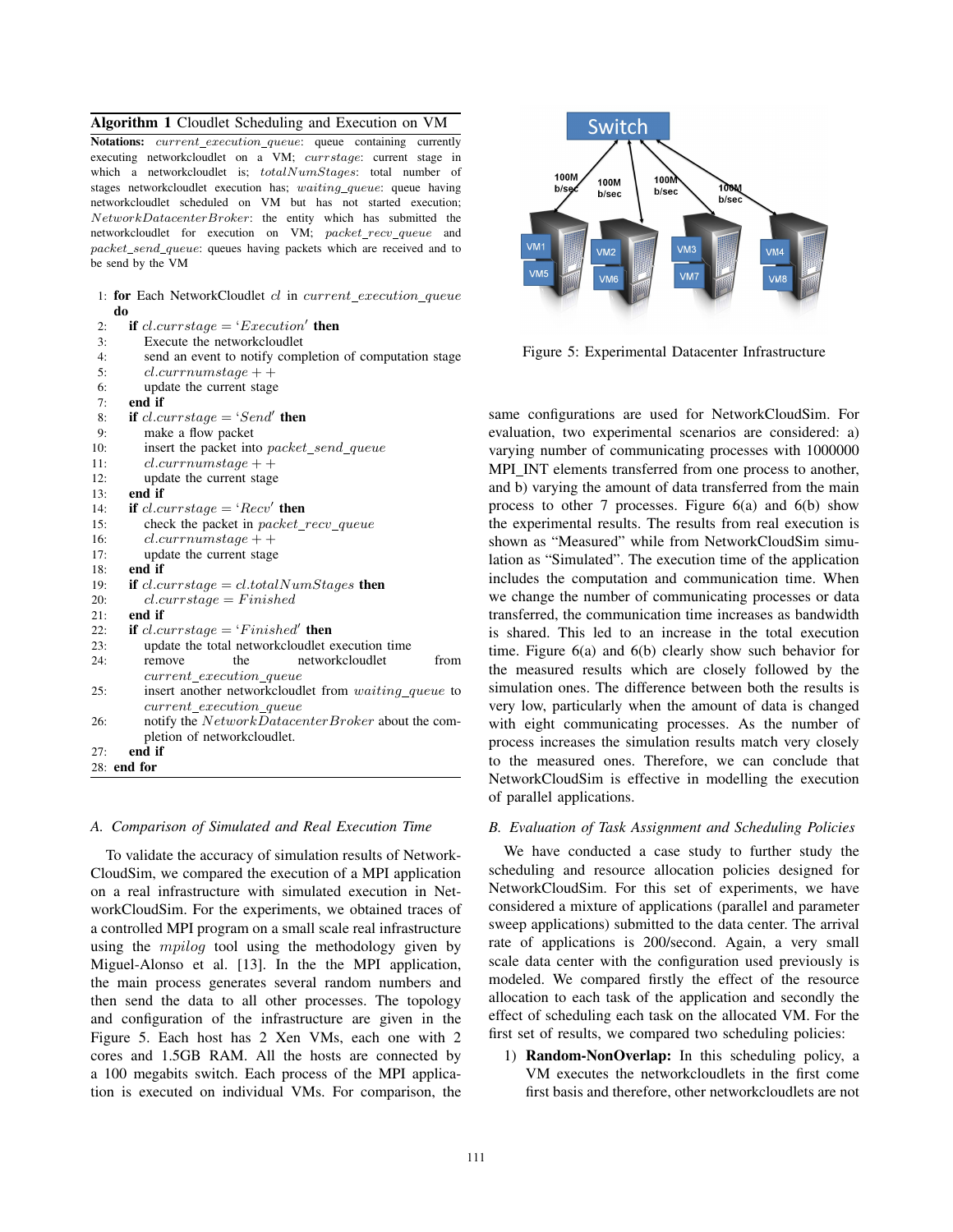

(a) Effect of Data Sent



(b) Effect of Communicating Processes

Figure 6: Measured and Simulated Execution Times of the MPI application

executed unless the currently executing one is finished.

2) Random-Overlap: In this scheduling policy, VM starts executing the networkcloudlets in the front of waiting queue if the currently executing task is just waiting for the data (packet) to arrive from other peer tasks.

In the above policies, Random signifies that allocation of a VM to a task is done randomly. Figure 7(a) presents the first set of results where X-axis represent the ratio of the two types of applications ( $a\%b\%$ , i.e.,  $a\%$  of parallel applications and b% of parameter sweep applications). We can observe from the figure that the average response time (execution time+waiting time) of networkcloudlets for Random-Overlap is quite low in comparison to Random-NonOverlap. This is because of communication delays in receiving data by the VM which causes large average response time in case of Random-NonOverlap. Another thing we can observe from Figure 7(a) is the impact of different mixtures of applications. With the increase in ratio of applications having communicating tasks, the average response time due to the Random-NonOverlap policy is increasing while it is decreasing in case of the Random-overlap scheduling policy. The reason for such a behavior in the case of the Random-NonOverlap scheduling policy is the increase of the communication delay with the increased proportion of applications having communicating tasks. In case of the Random-Overlap scheduling policy, this delay increase is neutralized by the overlapping of computation of one task and communication of another task.

In the second set of results, we compare the impact of resource allocation policy to understand how scheduling of communication tasks in different locations of datacenter impacts the response time. Figure 7(b) presents the results comparing two allocation policies Random-Overlap and RoundRobin-Overlap. In case of the RoundRobin-Overlap resource allocation and scheduling policy, tasks are assigned to VMs in a Round robin manner while for the other policy, tasks are randomly assigned to VMs. It can be noticed from Figure 7(b) that initially when the proportion of communicating tasks is low, both the policies behave very closely. But as the number of communicating tasks increases, the average response time for Random-Overlap policy becomes higher than RoundRobin-Overlap policy. The reason for this is the shared network where different packets compete for the available bandwidth to reach their destination. Clearly, this can lead to higher communication delays and thus, high response time. In summary, we can conclude from the above observations that the modelling of network is an essential part of the Cloud simulations.

#### VIII. CONCLUSIONS

Use of simulation frameworks such as CloudSim is becoming increasingly popular in the Cloud computing community due to their support for flexible, scalable, efficient, and repeatable evaluation of provisioning policies for different applications. These frameworks allow fast evaluation of scheduling and resource allocation mechanisms within Cloud data centers which are sometimes not easy to access. Thus, considering the needs of today's Cloud researchers, we present a simulation framework which supports the modelling of essential data center resources such as network and computational resources, and wide variety of application models such as parallel application, workflow and parametric sweep. Even a multi-tier web application can be modelled with little modifications. Our simulation framework is built on top of a widely used simulator, i.e., CloudSim.

We presented the main components of the Network-CloudSim with their functionality and how different network topologies and different parallel applications can be modelled. The evaluation results show that NetworkCloudSim is capable of simulating Cloud data center network and applications with communicating tasks such as MPI with a high degree of accuracy. The further evaluation of task assignment